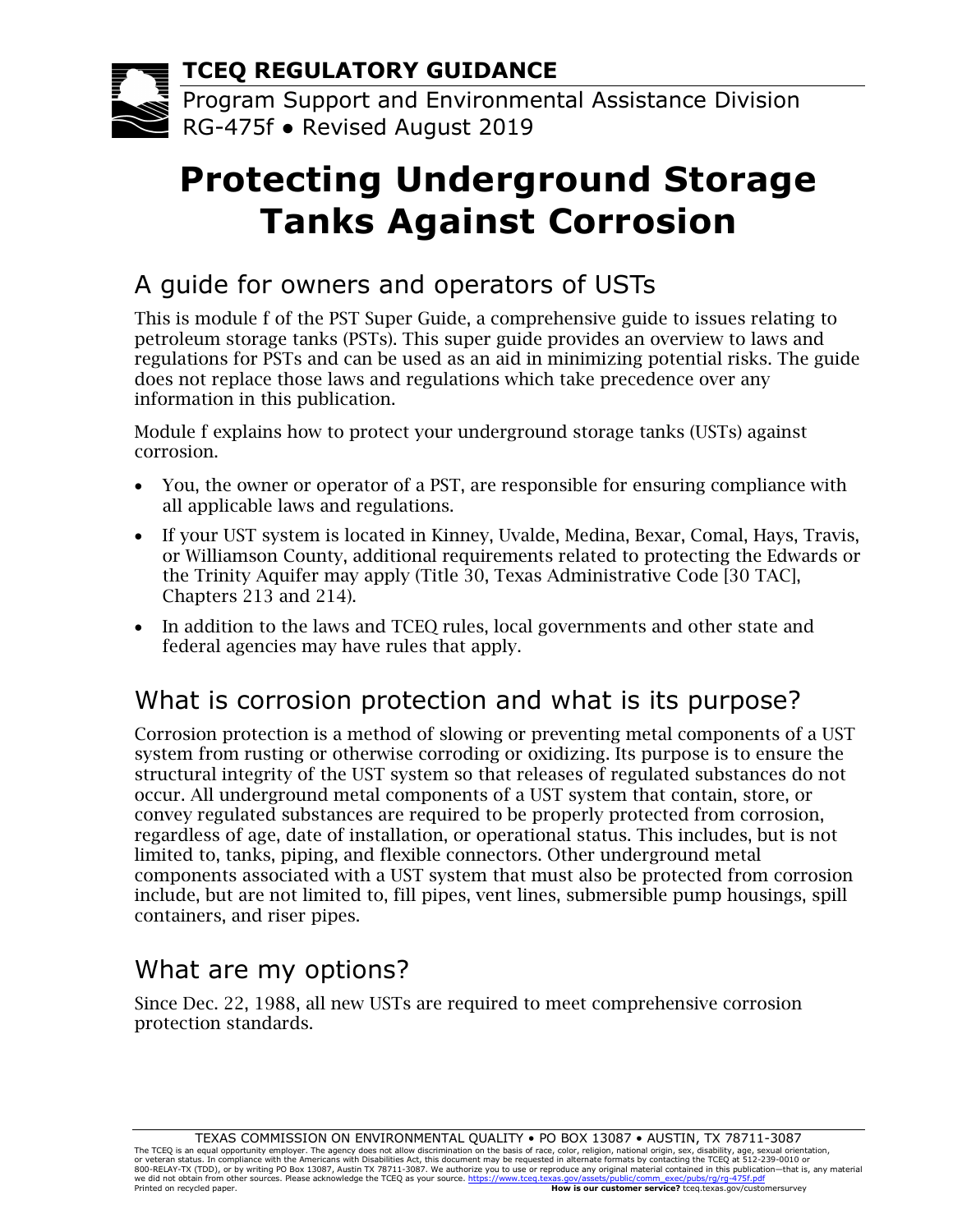Acceptable methods of corrosion protection include:

- 1. Noncorrodible material. Use of a material that will not corrode when exposed to soil or water, such as fiberglass for tanks or piping, or both.
- 2. Electrical isolation. Involves the protection of below-ground metal components by putting them in an open area such as a sump, manway, vault, or pit, and preventing contact with water and soil.
- 3. Composite or fiberglass-coated tanks. This method does not apply to piping and other system components. Tanks do not need further corrosion protection if they meet certain standards and are constructed as a
	- steel/fiberglass-reinforced plastic composite tank;
	- steel tank with a bonded fiberglass-reinforced plastic external cladding; or
	- steel with a bonded polyurethane external coating.
- 4. Secondary containment. A manufacturing method of installing a wall or jacket around metal tanks or piping that meets specific standards for corrosion protection and protects the primary wall of the steel tank from the corrosive elements of soil and groundwater. For example, jacketed steel tanks.
- 5. Cathodic Protection. Discussed in detail below, this is an option for protecting a UST system from corrosion.
- 6. Dielectric Material. A suitable dielectric coating or wrapping used to protect underground components from corrosion. If using this method, additional cathodic protection is required for components that routinely contain regulated substances.

### What is cathodic protection?

There are two types of cathodic protection systems: galvanic system and impressed current.

- Galvanic System. A sacrificial anode is connected to a metal component in a UST system. The anode, usually made of zinc or magnesium, is wired to the metal component and the anode corrodes instead of the tank or piping. This method is usually used on smaller structures, such as flexible connectors or other metallic piping components.
- Impressed current. Anodes connected to the system through a rectifier introduce an electrical current that will inhibit the corrosion of metal components. The anode is wired to the tank in the same manner as in the sacrificial system, but the metal component has such a large surface area that it requires greater protection. A rectifier pushes a low-voltage current through the impressed current cathodic system. The rectifier is usually located on the wall of the facility and has a gauge capable of reading the amperage output of the system.

Federal regulations require that the cathodic protection system be designed by a corrosion specialist. In Texas, a corrosion specialist must be a licensed professional engineer, or designated as a corrosion specialist by a nationally recognized trade group, such as the National Association of Corrosion Engineers.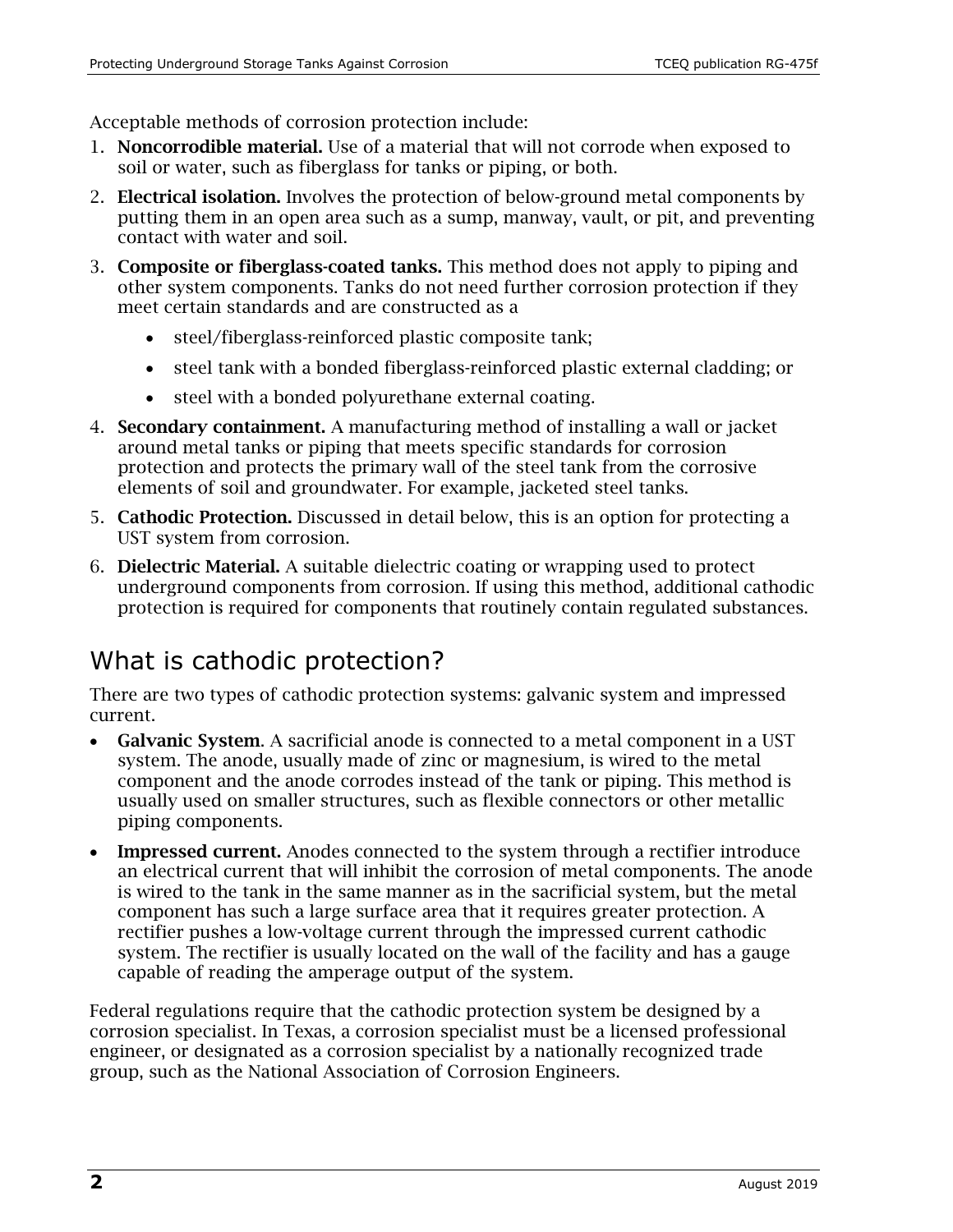# Testing frequency

A corrosion specialist or corrosion technician must test all cathodic protection systems:

- at installation;
- three to six months after installation; and
- every three years thereafter.

You must also conduct an operational inspection for impressed current systems every 60 days. Record the results of your operational inspections to demonstrate that the rectifier is working properly (retain documentation for at least five years). Wildly varied rectifier readings may indicate a problem, and you should contact your corrosion specialist for specific instructions.

# What records do I need to keep?

You need to keep records to document that you are operating your UST system in compliance with applicable rules. You should keep all installation documentation relating to corrosion protection, including information from the manufacturer of the tank and piping and about the cathodic protection system for the life of the UST system. Installation records can include:

- the original invoice from the tank manufacturer;
- a document from the original UST contractor who installed the tanks, or the original UST on-site supervisor stating the brand and model of each tank installed; or
- a TCEQ regional office installation inspection report showing the brand and model for each tank installed at the facility.

If your system is protected by a cathodic protection system, you should keep the results from your cathodic protection tests and rectifier readings for an impressed current system for at least five years. A sample blank log, titled *60-Day Record of Impressed Current Cathodic Protection*, is provided at the end of module f.

If you have an FRP, composite, or jacketed steel tank, then you should keep documents to verify tank material, such as original installation records. If installation records are not available, documentation verifying the tank's material from a licensed UST contractor, UST on-site supervisor, or corrosion specialist may also be acceptable.

Whatever method(s) you use, you must document your system's corrosion protection.

### How do I verify tank material without installation records?

If you don't have installation records, you can still verify the system's construction material and obtain documentation for your records. To determine if TCEQ has previously-submitted documents on file that will help verify your tank's material, you can make an open records request. Go to [www.tceq.texas.gov/agency/data/records](https://www.tceq.texas.gov/agency/data/records-services/reqinfo.html)[services/reqinfo.html](https://www.tceq.texas.gov/agency/data/records-services/reqinfo.html) for more information and to request records for your facility. Be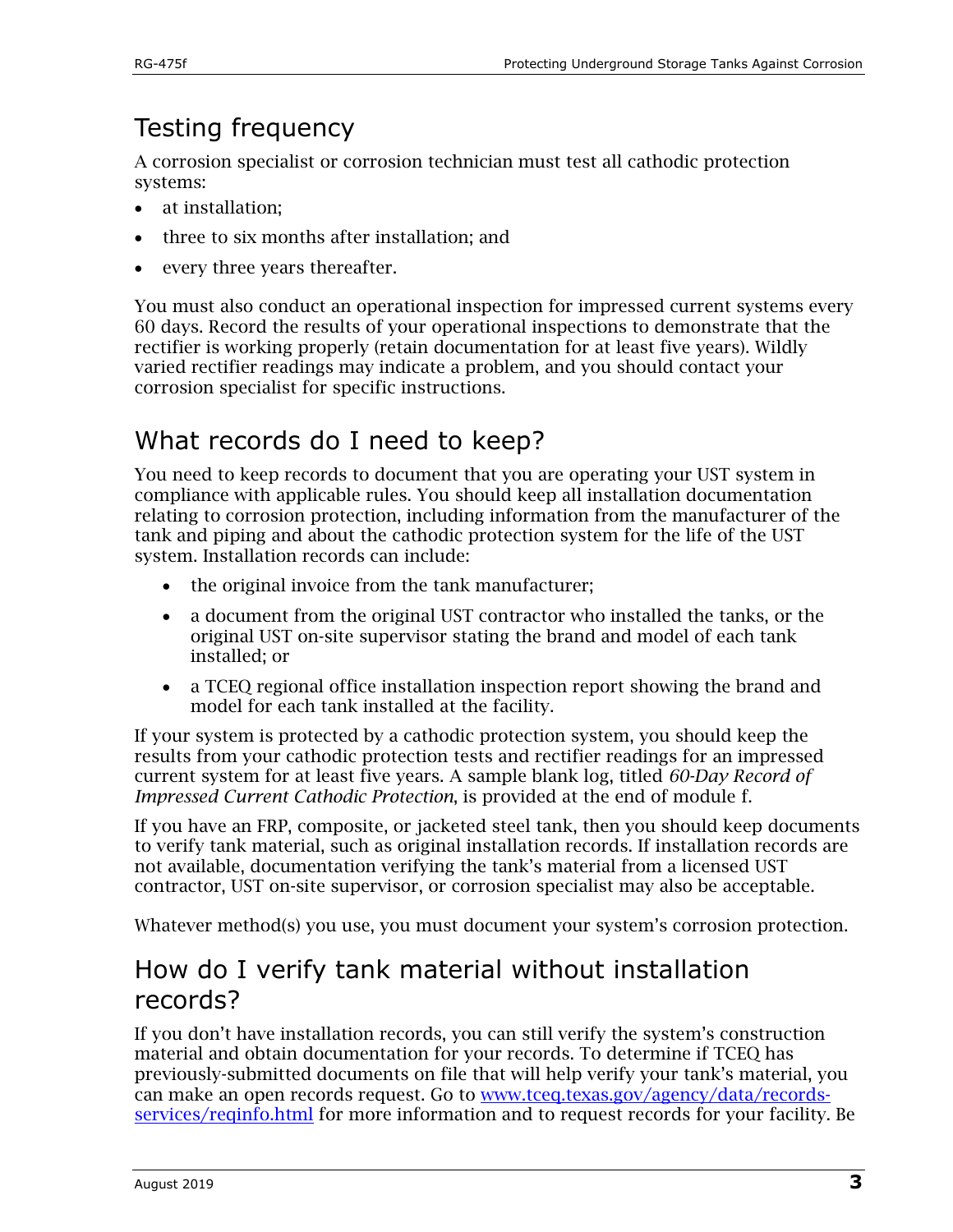aware that TCEQ does not generally receive invoices or other tank installation records; however, in some instances, original installation inspection reports may be available.

If records are not available, you may need a currently licensed UST contractor, on-site supervisor, corrosion technician, or corrosion specialist to properly verify your tank and/or piping's construction material. The following are some methods used to verify construction material:

- Visual verification. If your site has a sump or manway that allows you to see part of your system, your tank and/or piping material may be visually verified by a licensed UST contractor or on-site supervisor. To document this, you should obtain:
	- $\circ$  a written statement from the licensed professional verifying tank material; and
	- $\circ$  for FRP tanks or piping, photographic evidence clearly showing the tank is of FRP construction; *or*
	- o for clad/composite tanks, photographic evidence showing a permanent, factory-applied tag or label clearly indicating tank brand and model or a specification from an acceptable industry code of practice.
- Camera survey. If the fill tube is accessible, a licensed UST contractor or UST on-site supervisor can conduct an internal camera survey of your tanks to determine if they are FRP. To document this, you should obtain:
	- o a written statement from the licensed professional verifying the tank material; and
	- o photographic evidence clearly showing the tank is of FRP construction. Magnet test. A UST contractor, UST on-site supervisor, or certified corrosion technician can conduct a magnet test to distinguish between steel (or composite) and FRP tanks; this is because the magnetic force is much less for FRP. To document this, you should obtain:
	- o a written statement from the licensed professional verifying the tank's construction material;
	- o the test results; and
	- o a summary of how that conclusion was drawn.
- Remote structure-to-soil test and/or local tank-to-soil test. These tests are performed by a corrosion technician or corrosion specialist and involve taking structure-to-soil and/or tank-to-soil potential measurements. The results will help determine your tank's construction material and whether your UST system meets corrosion protection requirements. To document this, you should obtain:
	- o a written statement from the licensed professional verifying the tank's construction material;
	- o a copy of the test results; and
	- o an explanation of the test results.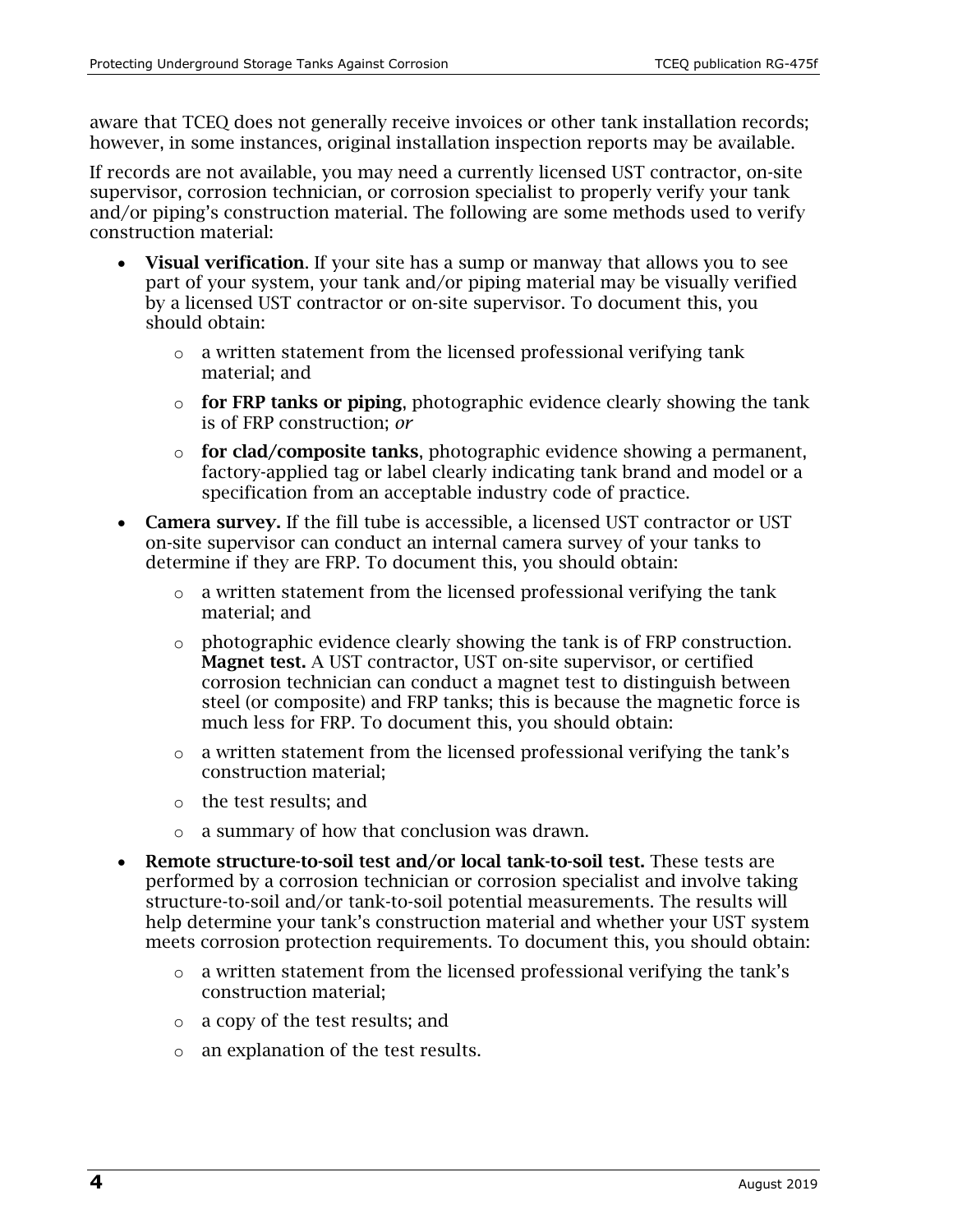# Where do I find more information?

The complete requirements for corrosion protection may be found in 30 TAC 334.49, available online at

[<texreg.sos.state.tx.us/public/readtac\\$ext.TacPage?sl=R&app=9&p\\_dir=&p\\_rloc=&p](https://texreg.sos.state.tx.us/public/readtac$ext.TacPage?sl=R&app=9&p_dir=&p_rloc=&p_tloc=&p_ploc=&pg=1&p_tac=&ti=30&pt=1&ch=334&rl=49)  $100=&p<sub>1</sub>=&p<sub>1</sub>=&p<sub>1</sub>=&p<sub>1</sub>=&p<sub>1</sub>=&p<sub>1</sub>=&p<sub>2</sub>=&p<sub>1</sub>=&p<sub>2</sub>=&p<sub>1</sub>=&p<sub>2</sub>=&p<sub>1</sub>=&p<sub>1</sub>=&p<sub>2</sub>=&p<sub>1</sub>=&p<sub>1</sub>=&p<sub>1</sub>=&p<sub>1</sub>=&p<sub>1</sub>=&p<sub>1</sub>=&p<sub>1</sub>=&p<sub>1</sub>=&p<sub>1</sub>=&p$ </u>

- Requirements for UST systems in the Edwards Aquifer may be found in 30 TAC 213, available online at [<texreg.sos.state.tx.us/public/readtac\\$ext.ViewTAC?tac\\_view=4&ti=30&pt=1&ch=21](https://texreg.sos.state.tx.us/public/readtac$ext.ViewTAC?tac_view=4&ti=30&pt=1&ch=213) [3>](https://texreg.sos.state.tx.us/public/readtac$ext.ViewTAC?tac_view=4&ti=30&pt=1&ch=213).
- Requirements for UST systems over other aquifers may be found in 30 TAC 214, available online at [<texreg.sos.state.tx.us/public/readtac\\$ext.ViewTAC?tac\\_view=4&ti=30&pt=1&ch=21](https://texreg.sos.state.tx.us/public/readtac$ext.ViewTAC?tac_view=4&ti=30&pt=1&ch=214&rl=Y)  $4&r=Y$ .
- The Small Business and Local Government Assistance Program has information designed to assist UST system owners and operators online at [<http://www.tceq.texas.gov/assistance/industry/pst/>](http://www.tceq.texas.gov/assistance/industry/pst/).

Download TCEQ publications online at [<www.tceq.texas.gov/goto/publications>](https://www.tceq.texas.gov/goto/publications).

- The National Association of Corrosion Engineers has a list of corrosion specialists and corrosion technicians at [<www.nace.org>](http://www.nace.org/). You can search for corrosion specialists in your area by clicking on the link at the right side of the page titled "Find a Certified Professional."
- For confidential environmental compliance assistance for small businesses and local governments, contact Small Business and Local Government Assistance via the hotline at 800-447-2827 or online at [<www.TexasEnviroHelp.org>](http://www.texasenvirohelp.org/).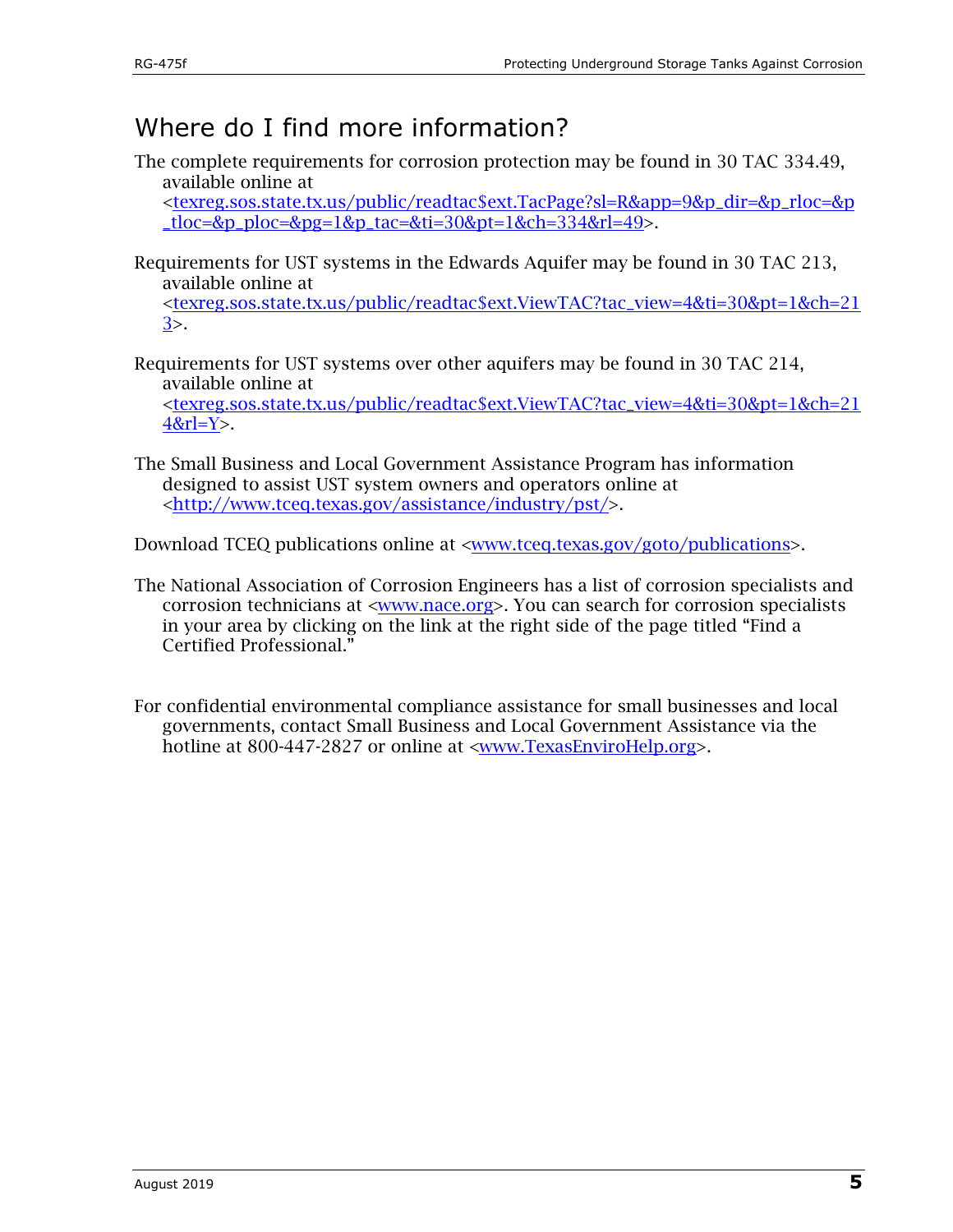

#### **60-Day Record of Impressed Current Cathodic Protection**

If you have questions on how to complete this form or about the Petroleum Storage Tank (PST) program, please contact Small Business and Local Government Assistance at its hotline, 800-447-2827, or online at [<www.sblga.info>](http://www.sblga.info/).

| <b>Facility Name:</b>  | <b>Facility ID No.:</b> |  |
|------------------------|-------------------------|--|
| <b>Street Address:</b> | City, State, Zip:       |  |
|                        |                         |  |

#### **Instructions**

• This form may be used to document operational checks of the cathodic protection system rectifier at least once every 60 days.

**Facility Information**

- If your rectifier is so equipped, you should also record the output voltage and current, and the number of hours indicated on the meter.
- Any significant variance should be reported to your corrosion professional so that any necessary repairs or adjustments can be made.
- A corrosion specialist or corrosion technician should test your cathodic protection every three years.
- Keep this form on file for at least five years.

#### **Impressed Current Rectifier Data**

| <b>Important System Information</b>                                    | <b>Your Data</b> |
|------------------------------------------------------------------------|------------------|
| <b>Rectifier Manufacturer:</b>                                         |                  |
| Rated DC Output (record volts and amps):                               |                  |
| <b>Rectifier Model:</b>                                                |                  |
| <b>Rectifier Serial Number:</b>                                        |                  |
| What is the "as designed" or most recent recommended rectifier output? |                  |
| (record volts and amps):                                               |                  |